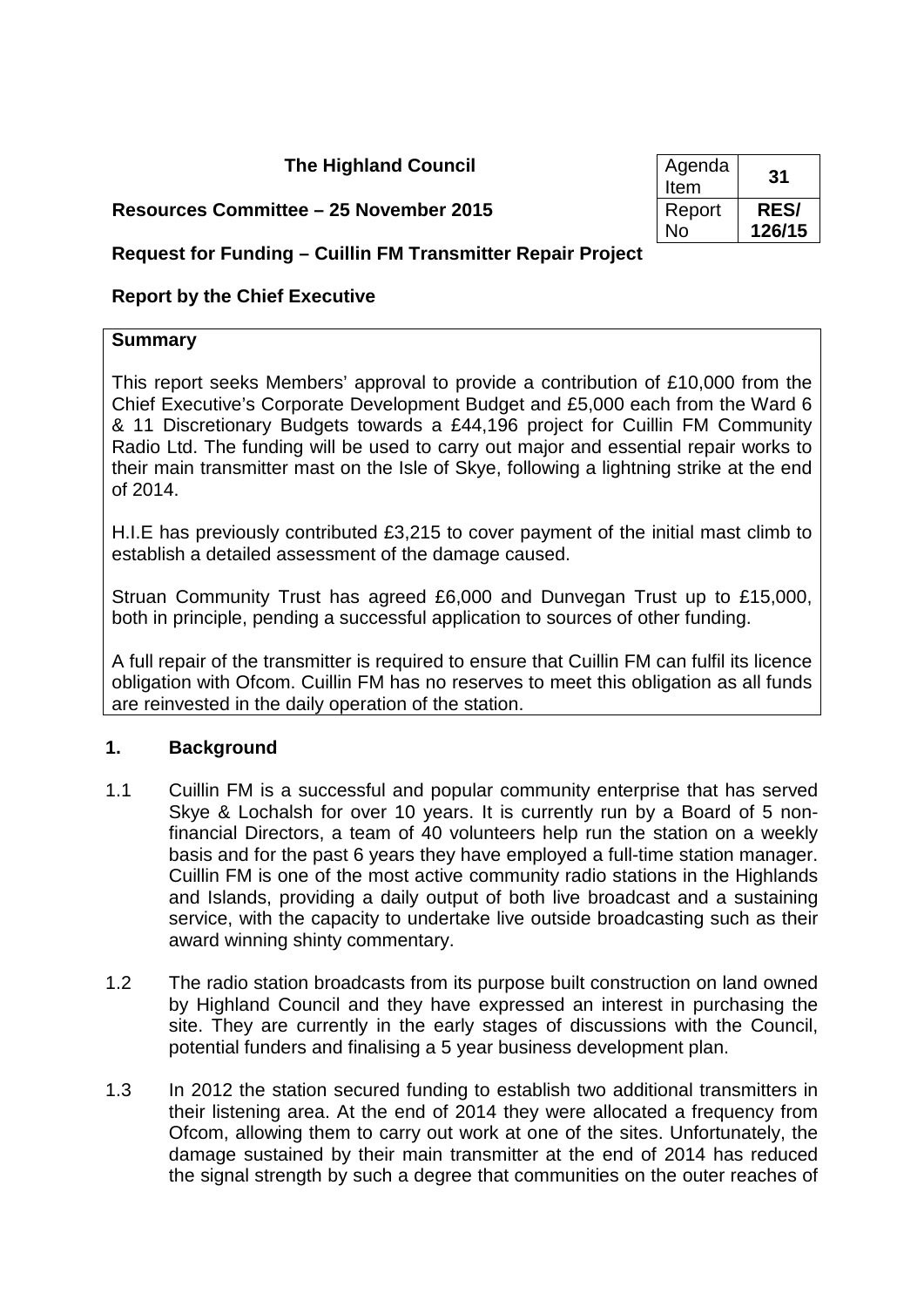their license are not currently able to receive the station.

- 1.4 This has the potential to leave the station in breach of their obligations to Ofcom and failure to repair the damage to the transmitter could jeopardise their licence and future opportunity to broadcast.
- 1.5 Due to the station's substantial monthly outgoings, including rental of the mast that they transmit from, they do not have the reserves to cover the cost of the essential repairs.
- 1.6 As such, the station have received funding from H.I.E, to secure the services of Phase DSCS, the only Ofcom approved broadcast engineers in Scotland that the station could employ to carry out the detailed assessment of the repairs required.
- 1.7 This application relates to the funding required to complete the repair work.

#### **2. Fit with Council Programme**

- 2.1 Cuillin FM supports the "Highland First" themes: Community Led Highland, Well Served Highland and A Fairer Highland.
- 2.2 Cuillin FM can also assist in achieving the priorities of the "Single Outcome Agreement" through the National Outcome: We have strong, resilient and supportive communities where people take responsibility for their own actions and how they affect others.
- 2.3 Cuillin FM can contribute to The Highland Community Planning Partnership joint actions: To improve access to services for hard to reach and disadvantaged groups and For older people to be geographically and socially connected and for them not to become isolated.

#### **3. Budget**

- 3.1 A full budget for the project is presented as **Appendix 1**. The total cost for the repair element of the project is £40,076.
- 3.2 Funding of £3215 has been provided by H.I.E. to carry out the detailed assessment of the repairs required.
- 3.3 Struan Community Trust has agreed £6,000 and Dunvegan Trust up to £15,000 both in principle, pending a successful application to sources of other funding.
- 3.4 Ward 6 & 11 Members support a £5,000 contribution being made from both Ward Discretionary Budgets.

#### **4. Implications**

4.1 There are no resource implications beyond the grant sum requested and no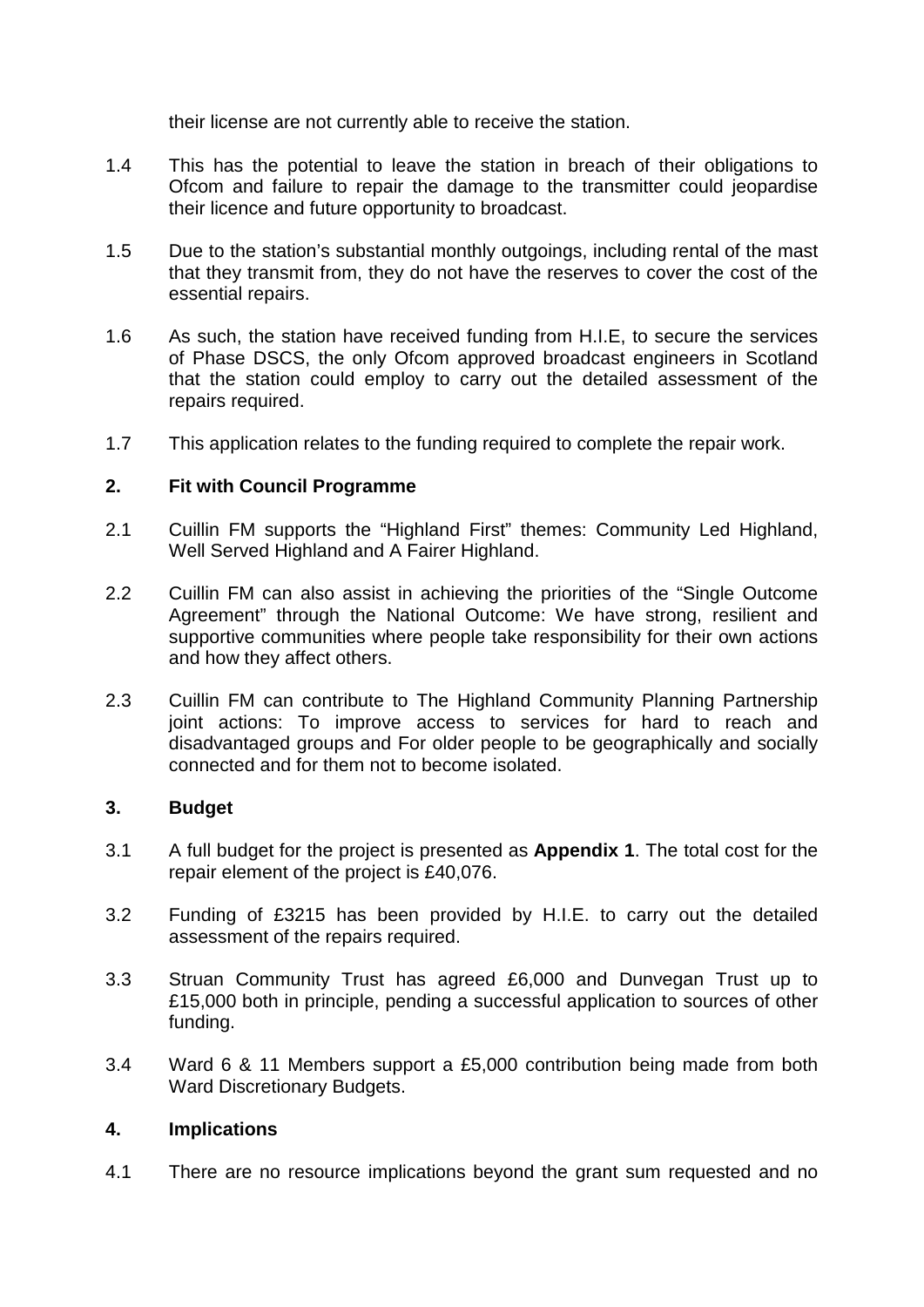revenue consequences arising from The Highland Council's involvement. There are no legal implications and no negative equality or climate change/carbon clever implications and no additional risks to The Highland Council.

- 4.2 Cuillin FM supports The Highland Council's "Gaelic Language Plan 2012-16" theme: Gaelic in the arts, media and heritage by committing to a minimum of 3 hours Gaelic broadcasting each week.
- 4.3 There are positive rural implications to be gained from Highland Council support of this application. In particular, in support of socially connecting older people who may be restricted from participating in community life. For example, Cuillin FM broadcasts a weekly church service, live events such as Remembrance Sunday, shinty commentary and helps communicate essential information during severe weather events.

#### **Recommendations**

- 1. Members are asked to approve a total contribution of £20,000 from The Highland Council, towards a total project cost of £44,196, to Cuillin FM Community Radio Ltd.
- 2. The Highland Council's contribution to be made up of £10,000 from the Chief Executive's Corporate Development Budget and £5,000 each from the Ward 6 & 11 Discretionary Budgets.

Designation: Chief Executive

Date: 10<sup>th</sup> November 2015

Author: Willie MacKinnon, Ward Manager, Eilean a' Cheὸ